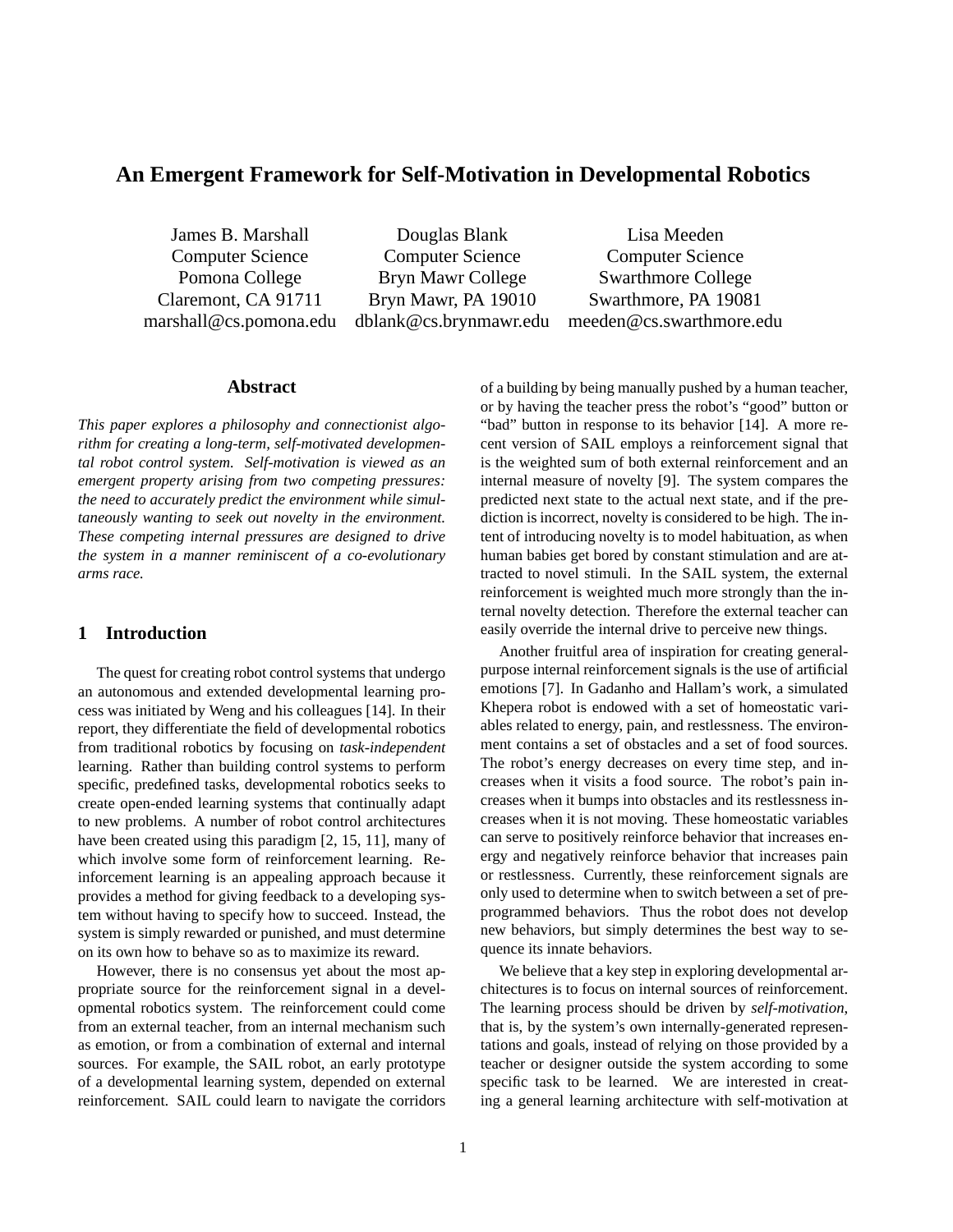its core, along with the other key processes of *abstraction* and *anticipation* [3]. Abstraction and anticipation are active research areas [10, 5], but self-motivation has not yet received as much attention from the research community. We envision a control system in which abstraction, anticipation, and self-motivation are closely intertwined and develop together from the start within a single unified framework, using both internal and external sources of reinforcement. Such a system would build up abstractions of its experiences over time, guided by its internal motives, while learning to anticipate the effects of its sensorimotor interactions with the environment. Furthermore, a robot capable of learning about its own sensors and effectors as well as its surrounding environment would avoid the problem of anthropomorphic bias, since the robot's knowledge of its inherent capabilities and limitations, having been acquired through firsthand experience, would be directly grounded in sensorimotor perceptions [3].

There is another, perhaps even more important advantage of self-motivated systems. They can exhibit a degree of open-endedness not possible for systems that are designed to learn specific tasks. For example, the human capacity for learning is not only general-purpose and task-independent, but typically continues over a lifetime, becoming progressively more complex and sophisticated in the types of abstractions and behaviors that can be acquired. The learning tasks themselves may change over time, as different circumstances and goals arise, but the impetus to adapt is ever present.

How does this self-driven pressure to learn arise? In our view, it emerges from the interactions of other competing pressures within the system, in a manner reminiscent of a co-evolutionary arms race, in which two coevolving species continually push each other toward ever greater complexity. For example, such a self-driven system might attempt to predict future states as accurately as possible, while also attempting to seek out unanticipated, novel states. In effect, these two pressures compete directly against one another, since a system able to perfectly predict future states would never encounter any novelty, and a system that regarded everything it saw as new and unexpected would be incapable of predicting anything. However, if these pressures are balanced appropriately, the system might be able to "bootstrap" its way to increasingly sophisticated behaviors and organization. In other words, by seeking out situations with enough novelty to be interesting without being overwhelmingly unpredictable, the system might achieve a kind of temporary "homeostasis" balanced between surprise and predictability. Gradually, the system would gain the upper hand as it learned to anticipate unexpected things better, and its level of "boredom" would increase, in turn pushing it to explore its environment in search of richer, more interesting experiences. On the other hand, too much surprise would cause it to seek out more predictable regions of the environment. The result would be a type of punctuated learning in which the system remains at a given level long enough to master the tasks at hand, before moving on to the next level. Clearly, such a capability would depend on having a robust, general-purpose learning system that could deal with the multitude of different learning tasks that would arise as the system's experiences and behaviors increased in complexity.

This paper takes an incremental approach to the problem of creating a self-motivated developmental system driven by predictability and novelty. As a first step, we propose a connectionist architecture and learning algorithm for implementing self-motivated robot control. A set of experiments is performed on a simulated robot to demonstrate the feasibility of this approach. Next, a detailed examination of the training process for one run on the robot is presented. Finally, the implications of this approach are discussed. It is important to note that the relatively simple environment used in the experiments described here is not rich enough to allow the full realization of higher levels of behavior that such a system should ultimately be capable of developing in principle. However, having shown the viability of this approach under basic conditions, we envision extending it to more realistic and complex environments in future work.

### **2 Architecture and Algorithm**

In this section we propose a neural-network based learning architecture to address these issues, in which discrepancies between the predicted outcomes and the actual outcomes of the robot's actions in its environment serve as the fundamental source of self-motivation, thereby determining what the robot will learn to do. Although this represents an innate bias built into the architecture, it is not task-specific. The hope is that given the right developmental learning algorithm "hard wired" into the system (whether by evolution or engineering), the robot will be able to learn appropriate task-specific behaviors through its own experiences, guided by internally-generated feedback.

Under control of the neural network, the robot generates motor actions to perform, along with predictions of the effects of these actions on its current situation. In our model, situations and predictions consist of simple twodimensional visual scenes, but other types of sensory representations could be used. After performing an action and observing the results, the robot's prediction is compared with the actual outcome, and a representation of the prediction error is created. This representation forms the basis of a reinforcement training signal for the network, using a version of Complementary Reinforcement Backpropagation (CRBP) [1].

In CRBP, continuous-valued output activations from a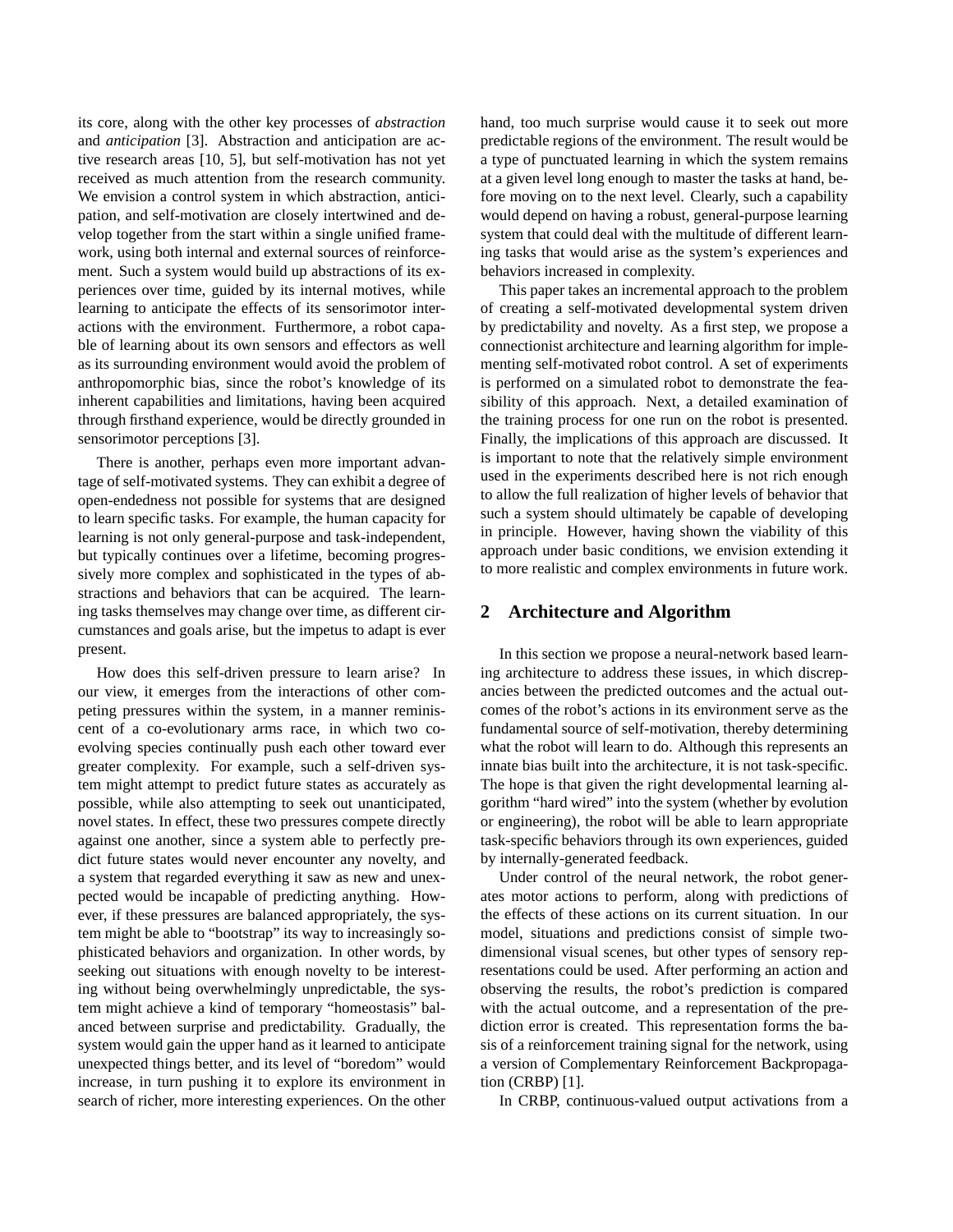network are transformed into binary values stochastically, typically by flipping a biased coin using the output activations as biases. Depending on the particular binary output pattern generated, the network may receive reward or punishment as feedback. In the case of reward, the network's weights are changed using backpropagation with the binary pattern itself as the training target. In the case of punishment, however, the *complement* of the pattern is used. The stochastic nature of CRBP allows the network to learn using only positive or negative feedback signals instead of a fully-supervised training regimen, which is ideal from the point of view of a robot exploring its environment in real time.

In our version of CRBP, the amount of stochastic noise involved in transforming continuous output values into binary can be varied dynamically, under control of the robot itself. We introduce a *computational temperature* parameter  $\tau$ , ranging from 0 to 100, that controls the amount of noise used in generating motor action vectors and their complements [12]. At low temperature levels, activation values are translated to 0 or 1 nearly deterministically, while at high temperature the translation is nearly random, with 0 or 1 chosen essentially independently of the activation value. At intermediate temperatures, the translation function is a sigmoid curve of the general form  $1/(1+e^{-\alpha(x-0.5)})$ , with the steepness of the sigmoid depending on  $\tau$ . Thus temperature acts as a knob that determines the amount of influence the activation values exert on the translation process, ranging from no influence when  $\tau = 100$  to complete determinism when  $\tau = 0$ .

Given the inherently temporal nature of prediction, we chose to use a Simple Recurrent Network (SRN) architecture [6], shown in Figure 1. There are separate banks of units for representing the robot's motor actions ( $\mathcal{M}_{in}$  and  $\mathcal{M}_{out}$ ), sensory state (S), sensory prediction (P), and temporal context  $(C)$ , with each bank fully connected to the hidden layer. The purpose of the network is twofold: to generate motor actions for controlling the robot, and to generate predictions that in turn guide the training of the network itself. Prediction and control are interleaved during the training process, with different banks of input and output units active at different times. Since the choice of motor action depends on the robot's current sensory state and temporal context, banks  $\mathcal{M}_{out}$ , S, and C are active when deciding what to do next, with  $\mathcal{M}_{in}$  and  $\mathcal P$  disabled. Predicting the next state depends on which motor action is performed given the current state and context, so banks  $\mathcal{M}_{in}$ , S, C, and P are active during prediction, with  $\mathcal{M}_{out}$  disabled. Some weights of the network (namely, those from the state and context banks to the hidden layer) participate in learning both the control and prediction tasks, reflecting their closely intertwined relationship, while others are specific to one task or the other.



**Figure 1. The network architecture**

The training algorithm can be understood in terms of three general phases. In the first phase, internal feedback signals are generated from the robot's prediction error. A representation of the prediction error is created based on the discrepancy between the robot's actual observed state and its prediction made on the previous time step, and from this a reinforcement signal is computed, along with a temperature value.

Learning occurs during the second phase. First, the network weights responsible for *motor control* are updated using CRBP, based on the reinforcement signal from phase one. This corresponds to *behavioral learning*, which is driven by discrepancies in the robot's own internallygenerated anticipations, rather than by feedback coming directly from the environment or an external teacher. Next, the network weights responsible for *prediction* are updated, using ordinary backpropagation with the robot's actual observed state as the feedback signal. This corresponds to *anticipatory learning*, which is driven by the robot's direct experience in the environment.

In the final control phase, the network generates the next action for the robot to take, as well as a prediction of the outcome of taking that action, and then executes the action.

A more detailed description of the algorithm is given below, outlining the steps performed at time  $t$ . At the beginning of Step 1, the following information is known:  $\mathcal{M}_{t-1}$ is the motor action performed by the robot on the previous time step;  $S_{t-1}$  is the robot's previous sensory state;  $C_{t-1}$  is its previous temporal context;  $\mathcal{P}_{t-1}$  is the prediction, generated at time  $t - 1$ , of the robot's sensory state at time t; and  $\mathcal{E}_{t-1}$  is a representation of the prediction error at time  $t-1$ , based on the discrepancy between  $S_{t-1}$  and  $\mathcal{P}_{t-2}$ .

- *Generation of internal feedback*
	- 1. Observe the current sensory state  $S_t$ .
	- 2. Compare  $S_t$  to  $\mathcal{P}_{t-1}$  and create a representation of the prediction error  $\mathcal{E}_t$ .
	- 3. Compare  $\mathcal{E}_t$  to  $\mathcal{E}_{t-1}$  and compute a reinforcement signal r of +1, -1, or 0, and a temperature  $\tau$ between 0 and 100.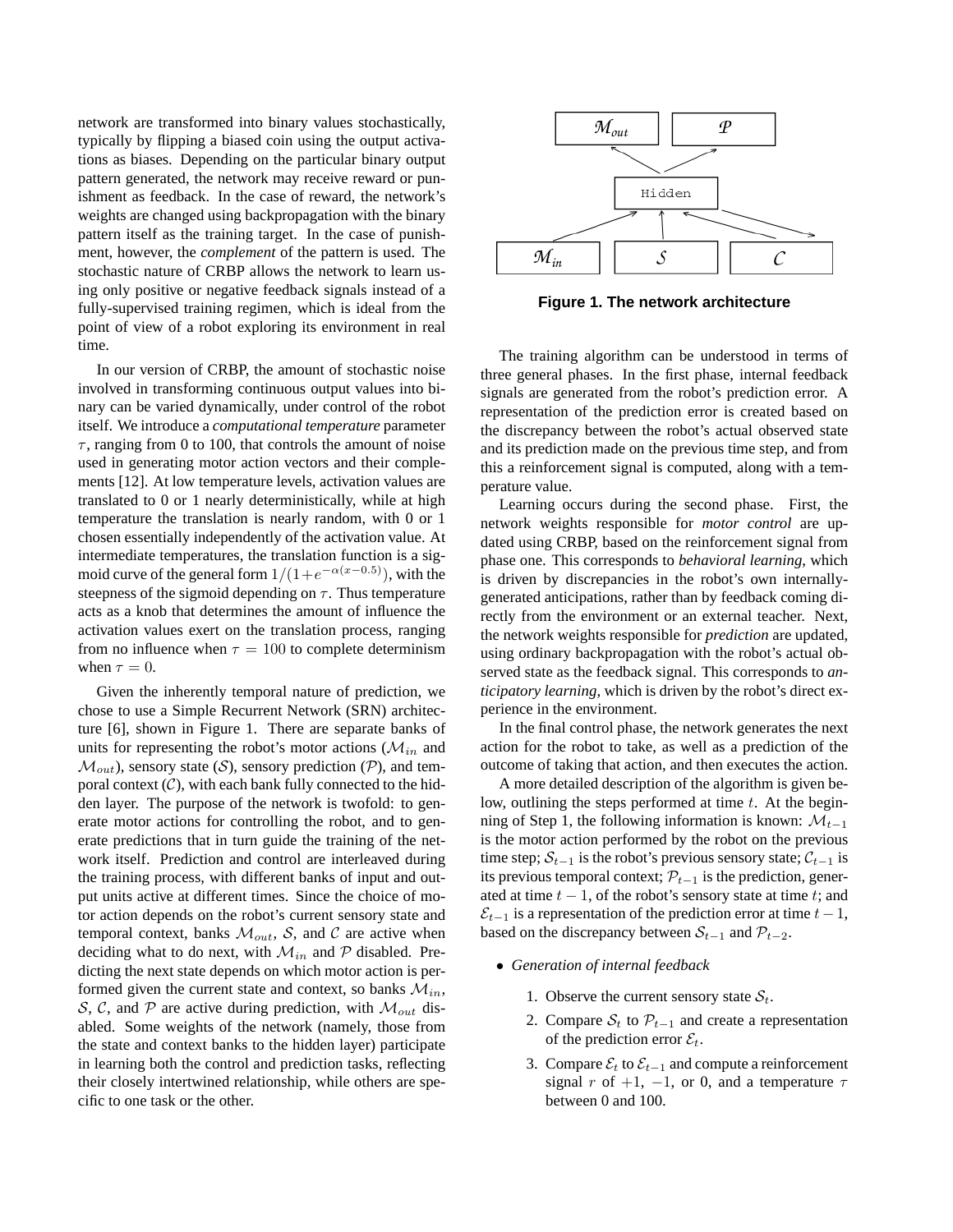#### • *Learning phase*

- 4. If r is positive, set the motor target  $\mathcal{M}_{target}$  to  $\mathcal{M}_{t-1}$ . If r is negative, set  $\mathcal{M}_{target}$  to the complement of  $\mathcal{M}_{t-1}$ . If r is zero, skip to Step 7.
- 5. With banks  $\mathcal{M}_{in}$  and  $\mathcal P$  disabled, perform one backpropagation pass with inputs  $S_{t-1}$  and  $C_{t-1}$ on the state and context banks, and  $\mathcal{M}_{target}$  on the motor output bank. In the case of positive reinforcement, this makes the network more likely to produce  $\mathcal{M}_{t-1}$  given the state and context  $S_{t-1}$  and  $C_{t-1}$ . For negative reinforcement, however, the opposite action will be more likely.
- 6. With bank  $\mathcal{M}_{out}$  disabled, perform one backpropagation pass with inputs  $\mathcal{M}_{t-1}$ ,  $\mathcal{S}_{t-1}$ , and  $C_{t-1}$ , and target  $S_t$  on the prediction bank. This makes the network more likely to correctly predict state  $S_t$  when performing motor action  $\mathcal{M}_{t-1}$  in state  $\mathcal{S}_{t-1}$  with context  $\mathcal{C}_{t-1}$ . Set  $\mathcal{C}_t$  to the hidden layer activation pattern resulting from this step.
- *Control phase*
	- 7. With banks  $\mathcal{M}_{in}$  and  $\mathcal P$  disabled, compute the activation of the output bank  $\mathcal{M}_{out}$  using  $\mathcal{S}_t$  and  $C_t$  as inputs to the network. Stochastically transform the continuous-valued activations of  $\mathcal{M}_{out}$ into a binary motor representation  $\mathcal{M}_t$ , with the amount of noise determined by  $\tau$ . This step generates the next motor action for the robot to perform, given its current state and context.
	- 8. With bank  $\mathcal{M}_{out}$  disabled, compute the prediction  $P_t$  using  $\mathcal{M}_t$ ,  $\mathcal{S}_t$ , and  $\mathcal{C}_t$  as inputs to the network. This step generates the robot's prediction of the next state given the motor action to perform and its current state and context.
	- 9. Perform action  $\mathcal{M}_t$ .
	- 10. Set t equal to  $t + 1$  and go to Step 1.

When training with CRBP, it is often helpful to use a higher learning rate for positive reinforcement than that used for negative reinforcement [1]. A positive reinforcement signal provides evidence that the motor action just performed was a good response to the current situation, so a relatively large weight change helps to increase the likelihood that the robot will take the same action the next time it finds itself in a similar situation. Negative reinforcement, however, suggests only that the motor action was *not* a good thing to do, and offers no guarantee that the opposite action would actually have been better. In this case, using a lower learning rate helps to steer the network away from producing the same response in the future, while remaining somewhat noncommittal about what response the network should actually produce. Thus the learning rate to use in Step 5 above can be set dynamically in Step 4 according to the value of  $r$ . In addition, a separate learning rate for prediction may be used in Step 6 if desired.

#### **2.1 State Representation**

The above algorithm does not specify exactly how representations of the prediction error  $\mathcal{E}_t$  are created in Step 2, or how reinforcement signals are computed from them in Step 3. In fact, the algorithm is fairly general, and does not depend on the particular representation chosen for robot states or motor actions. Furthermore, there is no requirement that robot states must contain purely *sensory* information from the external environment. States could contain additional proprioceptor information, as well as explicit representations of more abstract information generated internally by the robot, such as the prediction error itself.

In our current model, a state  $S_t$  is represented as a 40  $\times$  10 grayscale image of intensity values normalized to the range 0–1, generated from a simulated blob vision camera. Prediction error  $\mathcal{E}_t$  is represented as a 40  $\times$  10 map of the error values obtained in Step 2 by subtracting the corresponding image values of  $S_t$  and  $\mathcal{P}_{t-1}$ , and normalizing to 0–1.

#### **2.2 Internal Reinforcement Signal**

To compute the reinforcement signal in Step 3, we first compute the "center of mass" coordinate, called the *error centroid*, for each two-dimensional error map  $\mathcal{E}_{t-1}$  and  $\mathcal{E}_t$ . This coordinate is simply the weighted average of the two-dimensional coordinates of all  $40 \times 10$  error values, weighted by the size of the error. In our experiments, we have used a binary weighting function in which the weight of the error is 1 if the observed value is significantly greater than the predicted value at that point in the map, or 0 otherwise. Other mapping functions are of course possible, such as weighting a value by the magnitude of the error. To compute the reinforcement, the error centroids of  $\mathcal{E}_{t-1}$  and  $\mathcal{E}_t$ are compared. If the centroid has moved *closer* to the center of the error map from time step  $t-1$  to t, the reinforcement is positive; if the centroid has moved *away* from the center, the reinforcement is negative; otherwise it is zero.

The temperature is also updated on the basis of the prediction error. Recall that the temperature ranges from 0 (deterministic) to 100 (random). Currently there are only two cases when the temperature is not set to 0. The first is when there is no error centroid, which corresponds to perfect prediction. In this case, the temperature is set to 100 to induce exploration. The second is when the error centroid has remained stable between two successive steps, but is still not centered. In this case, the temperature is set to 50.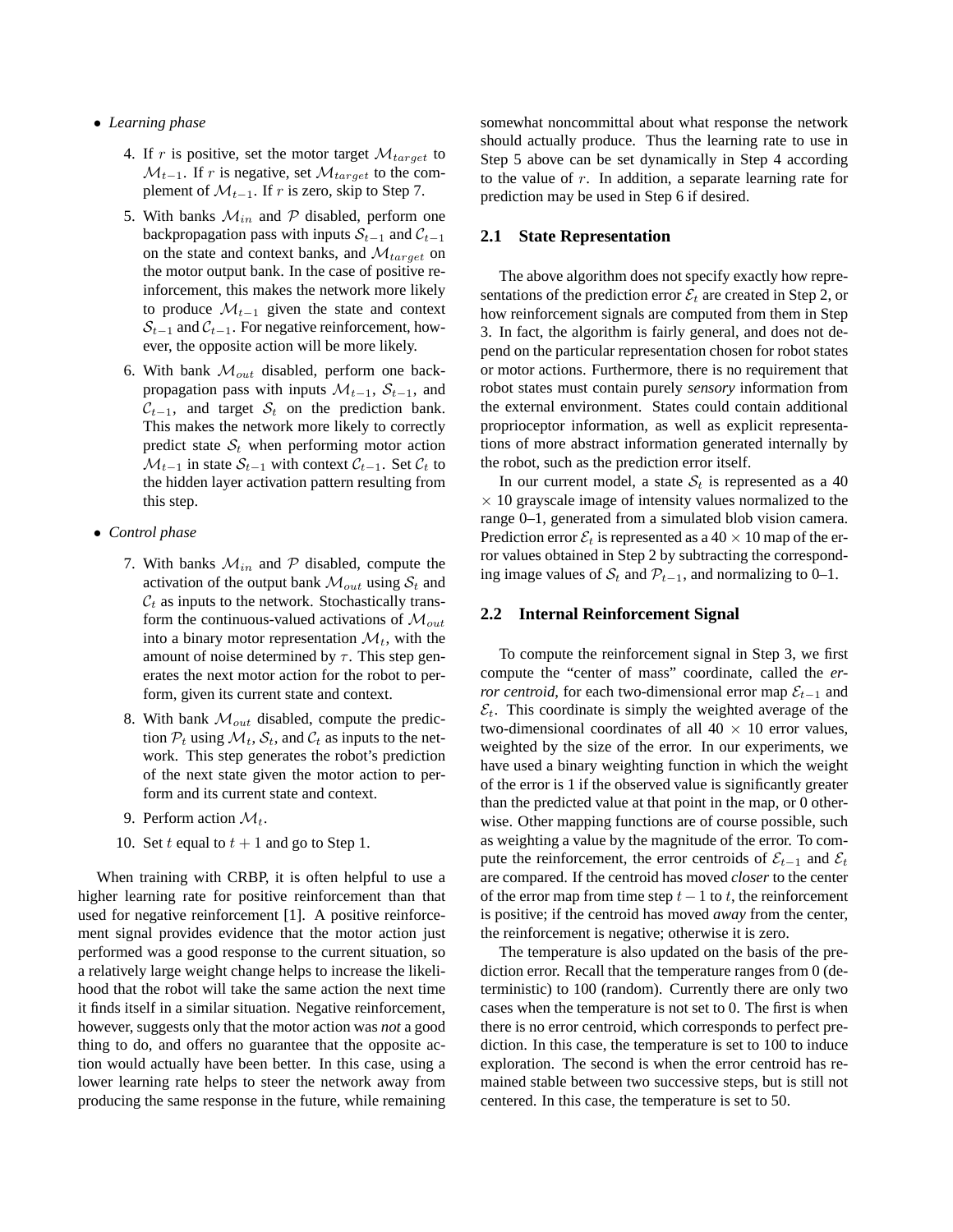This method of computing the reinforcement signal represents a built-in bias of the system. This can be thought of as an innate tendency of the robot to want to attend to regions of unanticipated activity in the visual field by moving them to the center of view. It is important to note, however, that the reinforcement signal is not based directly on visual input from the environment; rather, it is based on the robot's own *expectations* of what it will see as a result of responding to its current situation. The training of the network is driven by this internally-generated error information rather than by externally-generated visual information.

#### **2.3 Motor Representation**

A binary representation for motor actions is necessary in order to allow CRBP to be used for the training of the network's motor responses. In Step 7 above, the continuousvalued activations of the  $\mathcal{M}_{out}$  units are transformed into a binary vector  $\mathcal{M}_t$ . By injecting stochastic noise into this process, the network gains the ability to nondeterministically explore its weight space. This is especially important in the case of negative reinforcement, in which the optimal training target is unknown.

In the experiments described below, we used a simulated robot with only one degree of freedom of movement. The position of the robot was fixed at the center of its environment, with only its angular orientation allowed to change. We chose an 8-bit representation for the motor actions, where the number of ones in a pattern specified the robot's rotation speed and direction, allowing 9 distinct actions to be encoded. The order of the bits was irrelevant. For example, all-zeros represented turning left quickly, all-ones represented turning right quickly, and an equal number of ones and zeros caused the robot to stop. Many different patterns, therefore, were potentially available for the network to use in representing a particular motor action, which gave the robot more flexibility in learning to generate its motor responses. Accordingly, the  $\mathcal{M}_{out}$  bank in Figure 1 contained eight units. However, when a motor action is presented to the network as input, it is first translated back into a continuous-valued scalar in the range 0–1, in order to make learning easier for the network. The  $\mathcal{M}_{in}$  bank thus consisted of only a single unit.

## **3 Experiments**

To test the architecture and the training algorithm, we created a simple environment in which the developing robot is fixed at the center of a circular arena and can rotate in order to observe its world. Also in the environment is a moving "target" robot controlled by an innate obstacleavoidance behavior (see Figure 2). In some experiments,



**Figure 2. View of the training arena**

an additional stationary "decoy" robot was also present, in order to create a slightly more complicated environment.

The goal of these experiments is to induce the developing robot to attend to the target robot by tracking its motion. Clearly it should be possible to learn tracking by providing an external reinforcement signal that is based on whether the target robot is centered in the developing robot's visual field. However, the more interesting issue is whether the developing robot can learn to track given only an internal reinforcement signal based on the error of its own predictions. In this case the external reinforcement signal is directly related to the task of tracking, while the internal reinforcement signal is more indirect. In the following experiments we compare the performance of a developing robot when using external and internal reinforcement signals. The performance measure is based on the average offset of the moving target robot from the center of the developing robot's visual field.

The experiments were conducted using the Stage mobile robot simulator [8], where the developing robot was a simulated ActivMedia Pioneer 2 with a camera. The simulated camera had a 120-degree viewing angle centered on the front of the robot (indicated by the straight lines in Figure 2). Although the Stage simulator does not have simulated pixel-based camera output, we transformed Stage's "blob" data into a  $40 \times 10$  grayscale image. When the target robot was in view, approximately 16 pixels (4% of the total image) were affected. The robot could turn to the left or right using one of 9 possible rotation speeds, as described earlier in section 2.3.

Using the robotics programming environment Pyro [4], we constructed the neural network shown in Figure 1, where the input layer had 1 motor-in unit, 400 state units, and 30 context units, the hidden layer had 30 units, and the output layer had 8 motor-out units and 400 prediction units. Using Pyro, the network was trained with the three-phase proce-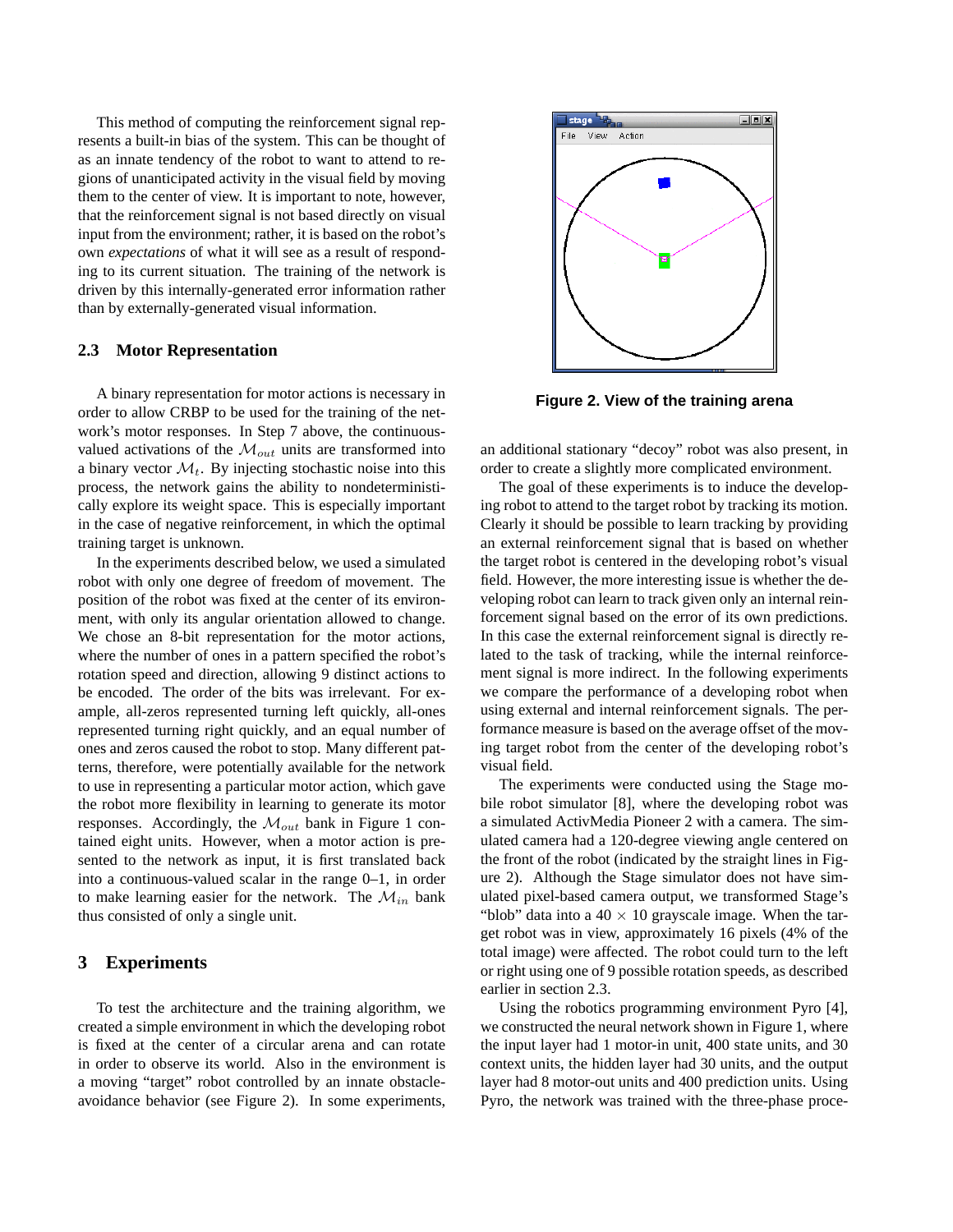

**Figure 3. Performance of error centroid tracking: first 150 training trials (left); all trials (right)**

dure described in section 2.

The target robot roamed around the inside circumference of the circular wall. At the beginning of each training trial, the target was positioned on the north side of the circle facing west. It then traveled to the left for several hundred time steps, following the circular wall as it went. When it reached the south side of the arena, it was repositioned at the starting point, but this time facing east. The target robot then traveled along the wall to the right, until again it reached a point approximately due south of the starting point. The purpose of this two-legged journey was to ensure that leftward and rightward motion was represented equally during training. The combined westward and eastward journey of the target robot constituted one training trial for the developing robot. Furthermore, whenever the target robot was repositioned at the north side of the arena, the activations of all of the network's context units  $C$  were reinitialized to 0.5. This occurred at the beginning and the middle of each training trial.

In our first experiment, which served as a basic benchmark, the external reinforcement signal was based on the *visual* centroid of the camera image. The robot received positive reinforcement if the visual centroid moved toward the center of the visual field, and negative feedback if it moved away. If the target robot was not in view, no learning was performed. We ran this experiment with computational temperature turned off (*i.e.*, set to 0) in order to see how well the robot could learn in the absence of noise. All of the runs attained a high level of performance within 10 training trials. The network architecture and training procedure enabled the robot to learn to track the target easily.

Of course, our real interest was in seeing if the robot could learn this task indirectly, by using its internallygenerated prediction error in place of the actual visual input (as described earlier in section 2.2). As it turned out, using the internal reinforcement signal required that computational temperature be turned on in order for learning to be successful. Although the learning process was slower, the robot was still able to learn to track the moving target robot, even with a stationary decoy robot present in the environment. The next section examines in detail one successful run of this second experiment.

### **4 Analysis of a Training Run**

This run is representative of those that learned to track the moving target robot using only the internally generated reinforcement signal based on movement of the error centroid. As can be seen in Figure 3 (left), initial performance was about 0.50, but quickly rose to above 0.80 within the first 40 trials. On trial 44 the performance of the network reached its peak, around 0.87. For comparison, we handcoded a robot to perform the visual tracking task as well as possible, and it scored 0.92. A perfect score of 1.0 is unattainable due to the system's inability to maintain the centroid in the exact center of view at all times.

Recall that our system is designed to perform two conflicting tasks: to accurately predict the next state  $P_{t+1}$ , but also to track the areas of its visual field where it cannot predict. Not surprisingly, the better the system is able to predict, the less it is able to track, resulting in a lower performance measure. From these competing goals, three recognizable phases emerge: an early phase (around trials 0 to 35) where the performance on tracking the moving target robot increases; a middle phase where the peak performance is attained (around trials 35 to 60); and a late phase in which tracking performance slowly declines (trials 60 and greater).

Figure 4 shows representative camera images and prediction error data from the middle and late phases of this run. Each column labeled *Camera* shows a sequence of four camera images, with time running from top to bottom. The target robot can be seen as a square of gray pixels near the center of the visual field. The prediction error associated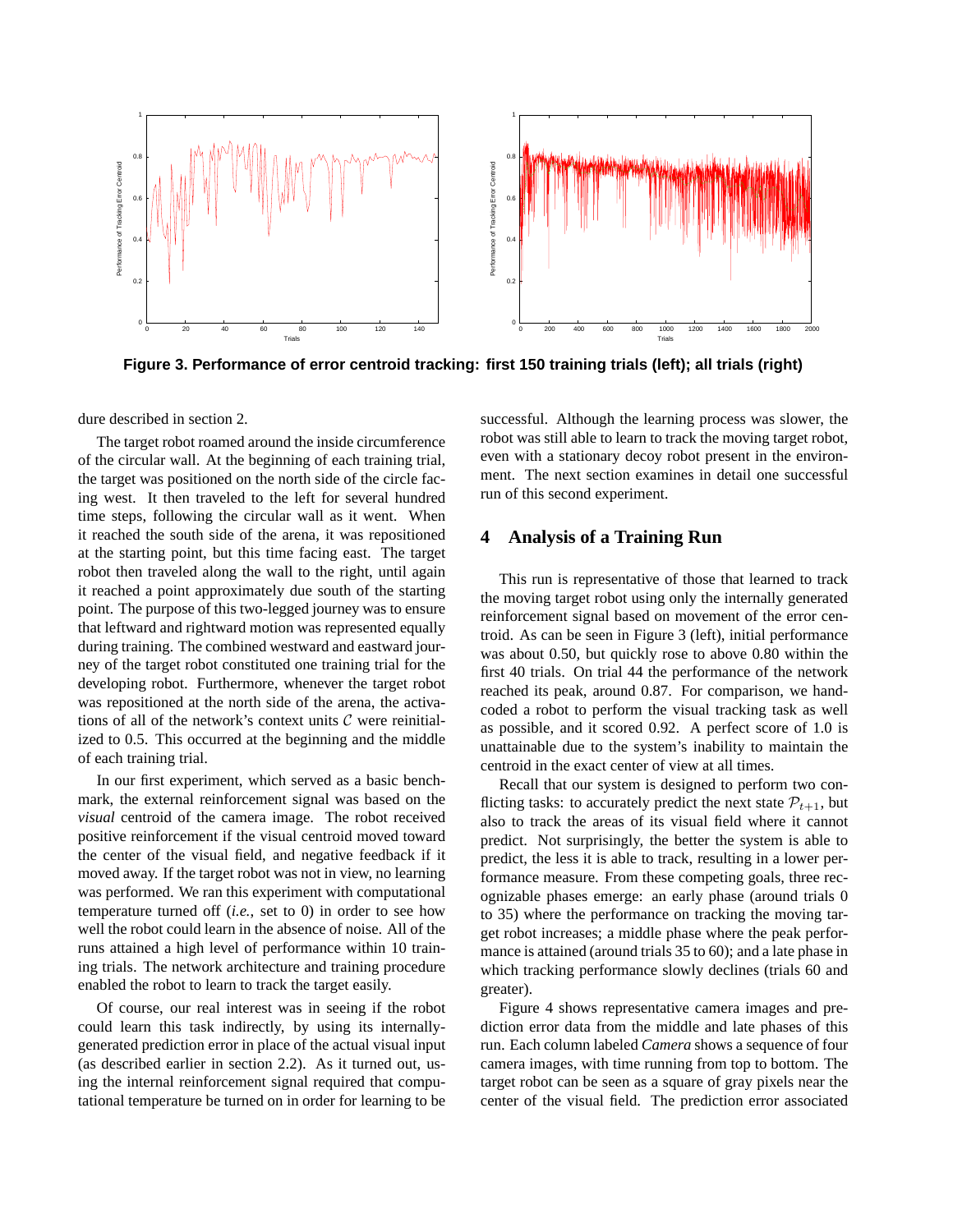

**Figure 4. Sample camera images and prediction error data from the middle phase of learning (left) and the late phase of learning (right)**

with each camera image is shown to its right. The black pixels indicate where the errors occurred on the prediction bank  $P$  at that step during training. Notice that some of the prediction error regions are smaller than the associated regions from the camera image. This indicates that the system has begun to make some accurate predictions. The system received negative feedback between the first and the second rows and again between the third and fourth rows (since the error centroids have moved slightly farther away from the center). Between the second and third rows, the network was rewarded, since the centroid moved toward the center of the field.

For the camera images and prediction error in the late phase of training, the most noticeable feature is that in the first and fourth rows, there is no error in prediction. This resulted in reward between the first and second rows, and also between the second and third rows (as the centroid gets closer to the center). However, the system was again punished between the third and fourth rows as it "lost" the error centroid.

Further examination of the tracking performance during the late phase shows that it continues to fall until the end of the run at trial 2000. Figure 3 (right) shows the steady decline in performance and an increasing range of performance variability. To understand this behavior better, let us look more closely at how the prediction error evolves over time.

Figure 5 shows that prediction accuracy climbs over the span of 2000 trials, albeit very slowly and also with increasing variability. Indeed, as performance continues to increase in the late stage, the robot encounters fewer views containing any error at all, for which it is then punished. It is in this stage that the competing pressures discussed earlier are most apparent. If the experimental environment had been richer and more varied, after the developing robot had learned tracking, it would likely have been driven by its prediction error to focus on a new aspect of its world.



**Figure 5. Prediction accuracy over all trials**

# **5 Discussion and Conclusion**

The defining characteristic of a developmental robotics architecture is task-independence. A developmental system must be open-ended and capable of finding interesting phenomena to focus on and learn about. The previous experiment suggests that a very general internal mechanism, such as an error centroid created from the robot's own predictions, can serve as a successful reinforcement signal for a developmental connectionist architecture. This initial experiment provides a benchmark for what a self-motivated learner can achieve with limited sensory capabilities in a simple environment. However, the idea of using prediction error as a reinforcer is so general that this same mechanism should be capable of providing a useful reinforcement signal for other sensory modalities and more complex environments.

This paper has outlined a philosophy for designing systems with self-motivation. We believe that self-motivation is an emergent property generated by the competing pressures that arise in attempting to balance predictability and